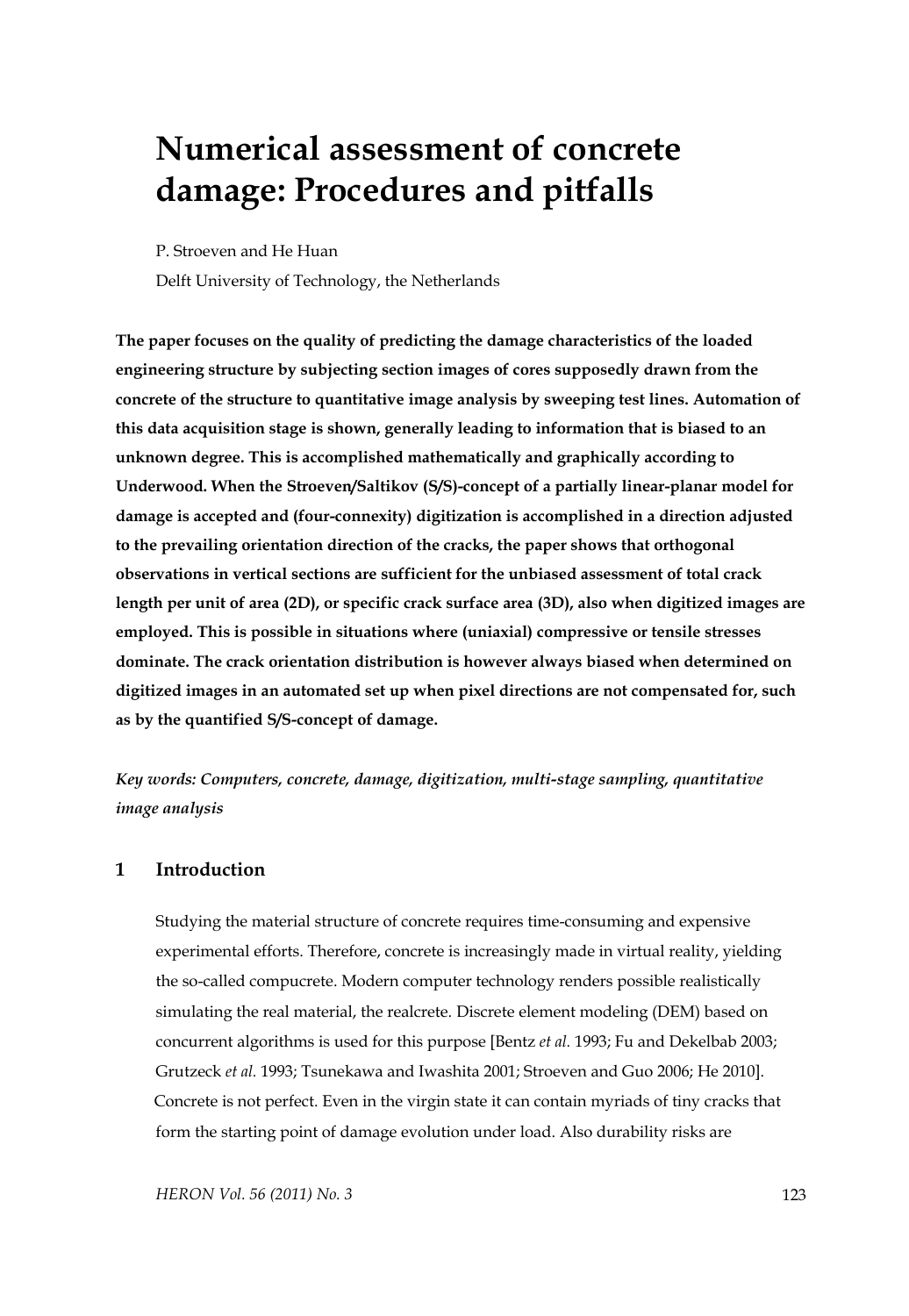associated with the formation of a spatial network of such cracks. The quantitative assessment of the geometrical statistical features of such network structures has been targeted in experimental as well as in DEM research [Chen *et al.* 2006; Stroeven and Guo 2006]. Both approaches rely on a similar methodology to achieve this goal, *i.e.*, *quantitative image analysis* (QIA). Simple observations are performed in section planes such as counting intersections with a sweeping line grid. Both approaches yield similar information that is transformed into 3D damage characteristics when experiments are based on a proper sampling scheme. This methodology is well-known nowadays.

The paper will focus on the partially linear-planar damage model to achieve such goals in an economic and reliable way. This way of approach has been introduced earlier [Stroeven 1979;1982;1990;2009]. Introduction of the computer to take over the simple but somewhat time-consuming handwork in QIA operations applied to experimental or DEM cases could be a bad choice, since automation may lead to seriously *biased* information as will be demonstrated mathematically and graphically, following Underwood [1970]. Such biases have also been discussed in a slightly different way by Chaix and Grillon [1996]. The QIA methodology is available, however for implementation extensive time and labor investments are required. Hence, introduction of the computer is tempting and therefore the common approach nowadays. So, researchers should be aware of the risks of introducing serious biases in the observations. This paper points the researcher's attention to such biases. Moreover, a way out of this dilemma is discussed. The consequences of introducing the computer for automation of the QIA stage constitute therefore the hard core of the paper.

The ultimate engineering goal of such research efforts would be developing the ability to more reliably predict the behavior of full-scale reinforced concrete structures. The QIA data would be the last stage in a multi-stage sampling process. Successively, one may emphasize cores drawn from the full-size structure (locations, orientations and numbers are crucial elements in the first sampling stage). The cores have to be sectioned in the second sampling stage (with similar crucial decisions to be taken). Field images with representative status have to be prepared in the third sampling stage from the section images. The next and fourth sampling stage involves the data acquisition process. Overall scatter should be minimized in this four-stage sampling design. Studies on these aspects have demonstrated that an increase in the number of cores would be more efficient than enhancing the number of intersections of cracks and grid lines. This is popularly expressed by the saying: "*Do more less well*" [Gundersen and Osterby 1981]. This speaks also against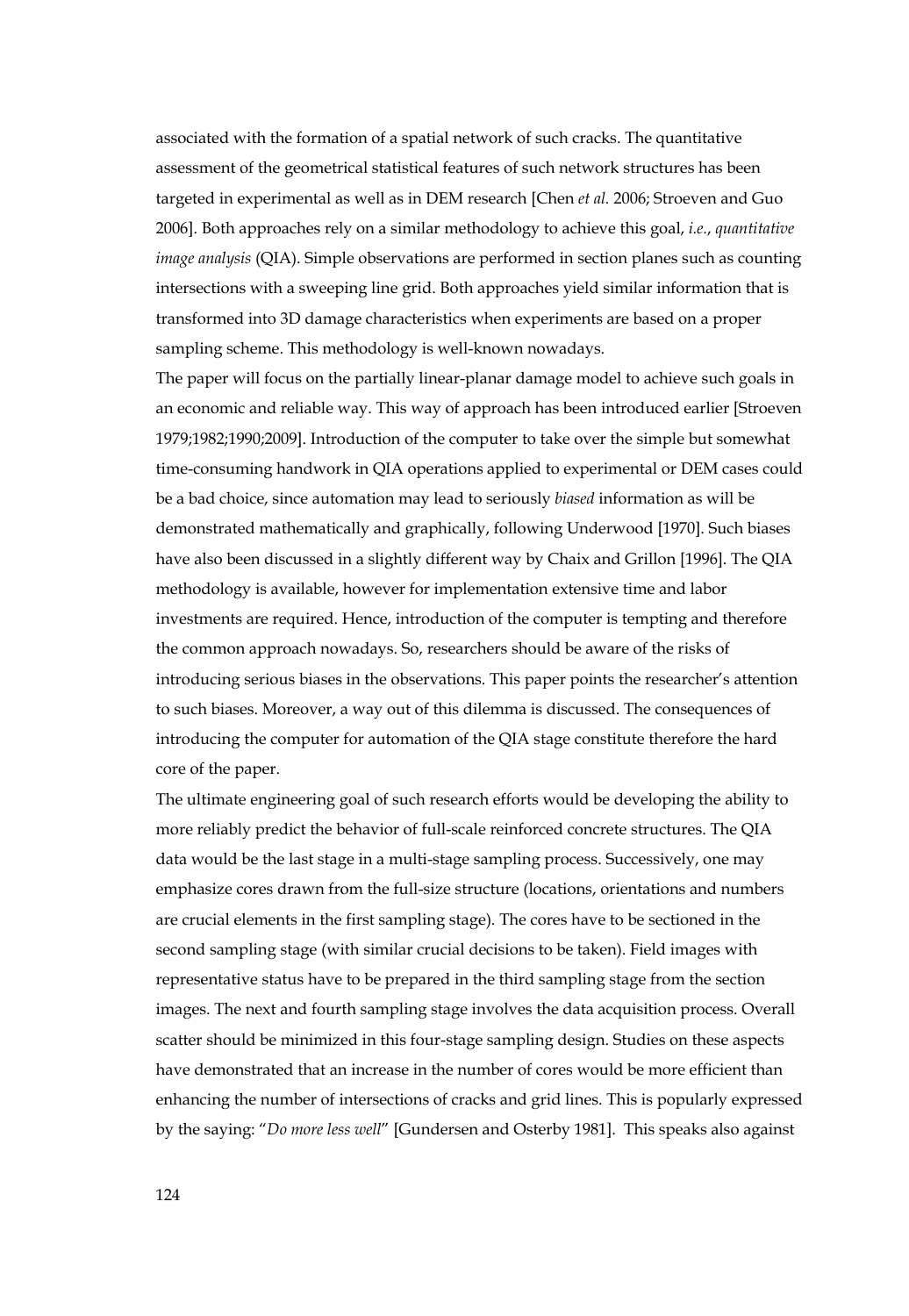the risky involvement of the computer in stage four, because of the relatively low demand on time and labor investments in the QIA operation.

# **2 Damage assessment by QIA**

Damage evolves due to external and internal loads to which the concrete structure is subjected. Even before major cracks are formed that can seriously violate the reliability of the engineering structure, one may be interested in assessment of the state of damage that has been developed so far. It should be mentioned that damage is a *fractal* phenomenon [Wang and Diamond 2001], so one should assess the magnification by which section (or field) images are prepared. Improving magnification leads to a denser pattern of observable cracks [Ringot and Bascoul 2001; Saouma *et al.* 1990; Stroeven 2009] and rougher fracture surfaces [Carpinteri and Puzzi 2009]. The methodology of damage assessment on sections of cores drawn from the structure (or of specimens used in laboratory research) is already available for quite some time. It involves a proper sampling design by sections, careful preparation of the section images after sawing (polishing, contrast improvement, assessment of magnification) and possibly image modifications, such as by digitization, skeletonization, etc. [Darwin *et al.* 1995; Ammouche *et al*. 2000]. In general, *random sampling* would be required to get unbiased 3D damage information [Howard and Reed 2005]. This is very unpractical and would offer a highly uneconomical approach. Hence, researchers limit themselves generally to two-dimensional (2D) investigations only [Wulfsohn *et al.* 2004; Maletti and Wulfsohn 2006]. Due to the 3D nature of the concrete structure this is not a very realistic approach, which can easily lead to misleading conclusions. So, this paper presents an alternative by the so called S/Sconcept; this is not new either, but unfortunately largely neglected. Major focus will be on quantification of the biases introduced by digitization that is at the basis of (semi-) automation of the image analysis stage. Further, a way out of such problems will be indicated.

Damage in concrete constitutes a spatial network structure of partly connected crack surfaces (representing two crack surfaces at very small distances), so that section images reveal a pattern of partly connected cracks as lineal features. This spatially complex damage structure that should be analysed in stage 4 can be conceived according to the S/Sconcept [Stroeven 1982] as a *partially linear-planar structure*. The 3D portion encompasses (infinitely) small *flat* crack elements dispersed isotropic uniformly random (IUR) in space. In the 2D portion, similar small flat crack elements are collected that are parallel to an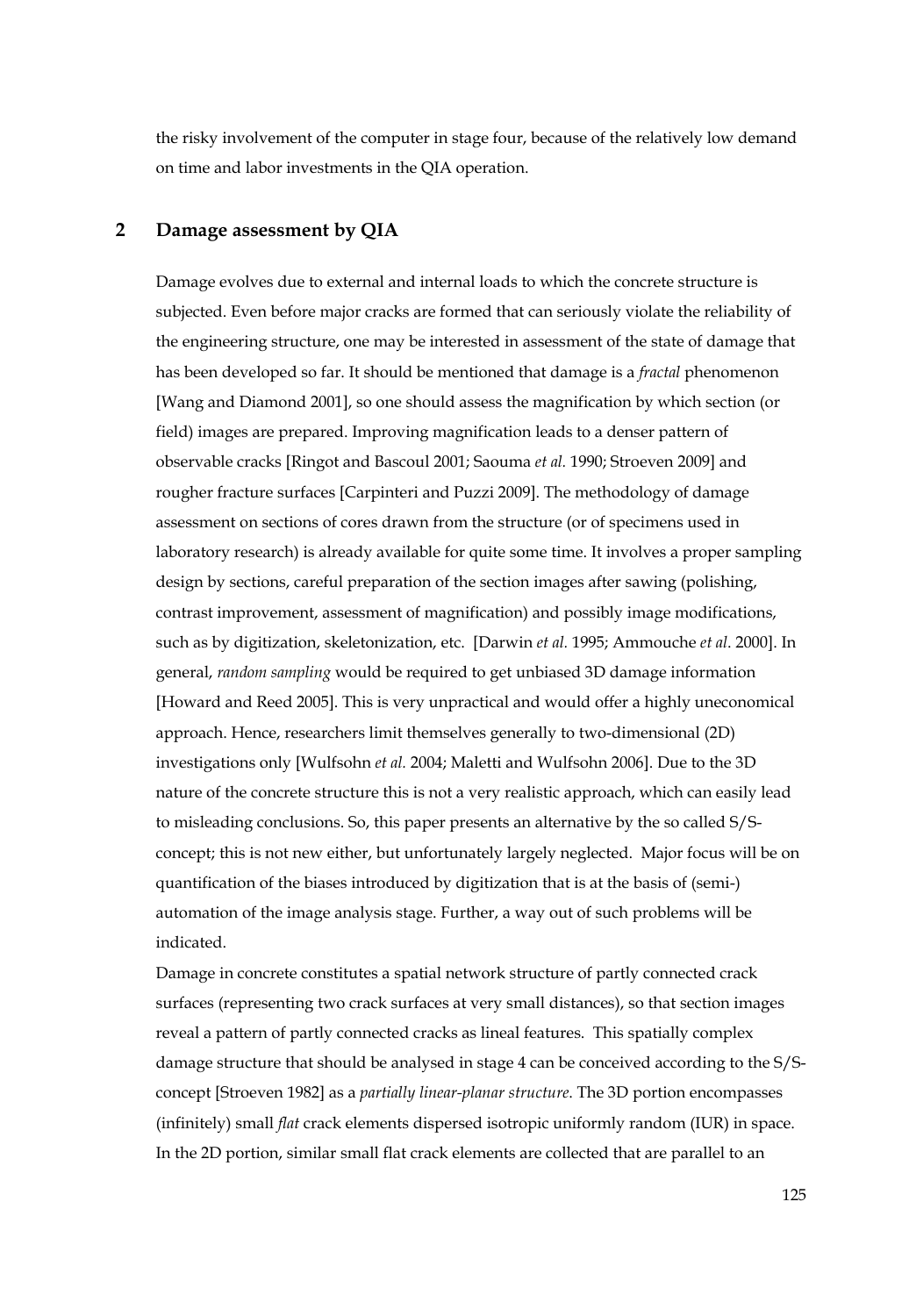orientation plane, however otherwise they are "randomly" distributed. The 1D portion encompasses small flat crack elements that are all parallel to an orientation axis and otherwise "randomly" dispersed. So, a real crack is hypothetically sub-divided into such small flat elements, which will find a place in one or more of these portions. When the 2D portion can be neglected, a so called *partially linearly oriented* system is obtained. This model can be used in situations where compressive stresses are prevailing. Alternatively, for high tensile stresses the *partially planar oriented* damage model can be employed in which the 1D portion is neglected.

Crack density is commonly expressed in total surface area, *S*, per unit of volume, *V.* So, leading descriptor of the damage structure is  $S_V$  (=*S/V* in mm<sup>-1</sup>). Alternatively, in 2D the total crack length *L* per unit of area *A* yields information on *LA* (=*L/A* in mm-1). Measurements are made upon superposition of line grids on images, of which Fig. 1 (left) reveals only a small part (pore is visible at the bottom). Contrast was improved in this case by applying a fluorescent spray. The first author has extensively used this method of directed secants in the past 30 years [Nemati and Stroeven 2000; Reinhardt *et al*. 1978; Stroeven 1979, 1990; Stroeven and Hu 2007]. Incidentally, it was also employed by other researchers in concrete technology [Carcassès *et al*. 1989; Nemati 1994; Ringot 1988; Stang *et al.* 1990]. Fig. 1 (right) shows grid orientations on a full-size hand-made copy of cracks detectable by naked eye on a section image of a prismatic specimen subjected to compression (in longitudinal direction). Larger aggregate grains are visible as crack-free areas. This picture may demonstrate the complexity of the crack structure and the high density of cracks under relatively high compression loading (a major part of cracks was already developed in the virgin state of the material), whereby no major crack formation (process zones) could be observed [Stroeven 1979].

The cracks in the section image can have a prevailing orientation that is unknown and thus deviating from a Cartesian coordinate direction. This more general case has been elaborated extensively elsewhere [Stroeven *et al.* 2001;2005]. In the present case it is assumed that the crack pattern in the section images can be properly oriented with respect to the Cartesian coordinate system, so that digitization required for an automated set up can be adjusted to this coordinate system. This situation occurs in material research in the laboratory where specimens are subjected to simple loading regimes, like uniaxial compression or uniaxial tension. For section images of cores this would be less easy, but at least approximately this can be arranged for situations in which either compressive or tensile stresses prevail. Otherwise the aforementioned approach should be followed.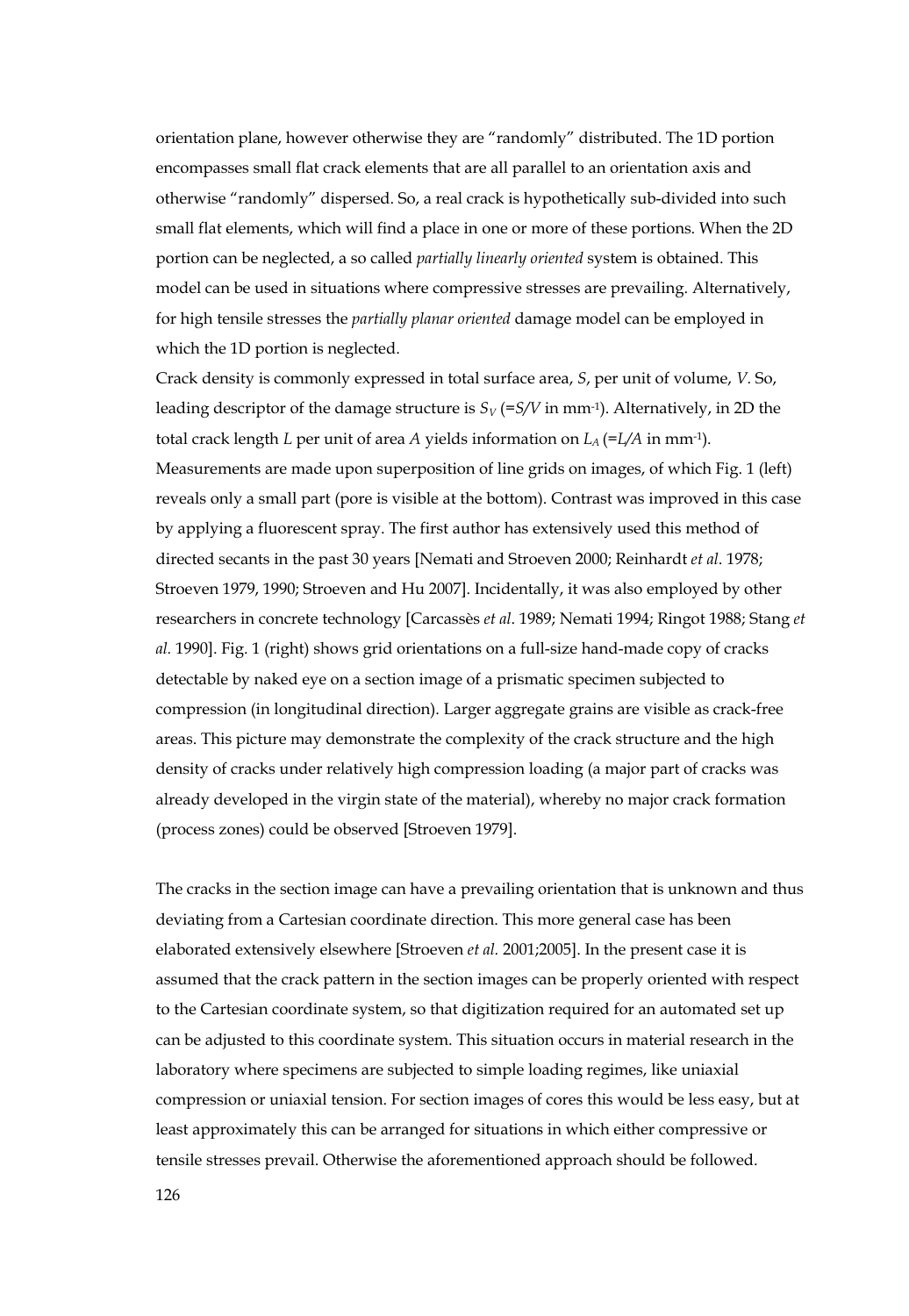

*Figure 1: Compression loading-induced cracks visualized by fluorescent spray. At the right, the analogue image of the visible crack pattern in the central part of a vertical section of a prismatic specimen (width about 100mm) subjected to the directed secants method. Cracking at a small part of this vertical section is revealed by the micrograph image at the left that is taken at only modest magnification (light-colored sand grain and dark-colored pore are displayed at the bottom right).* 

## *2.1 Prevailing compressive stress field in concrete*

Uniaxial compressive stresses produce predominantly cracks that are parallel to the loading direction. This is particularly apparent at low observation sensitivity (at low magnification). In a more general set up, we assume a portion of cracks distributed isotropic uniformly random (IUR); this is denoted as the  $S_{V3}$  component. The remaining portion consists of cracks parallel to the orientation (=loading) axis, denoted as the *SV*<sup>1</sup> component. Total crack density in this *partially linearly oriented* system is the summation of both components:  $S_{V1} + S_{V3} = S_V$ . The proper approach (in technical as well as economic terms) is sampling by *vertical sections*. Hence, the specimen should be cut to yield one or more image planes parallel to the orientation axis. Such section images can provide the 3D information on  $S_V$ . Averaging over more vertical images reduces the scatter around the average, and thus the reliability of the results. The results are unbiased, which means that averaging over an increasing number of images will bring the average closer and closer to the population value we are interested in. The analysis of the images is accomplished by line scanning. A grid of parallel lines is superimposed on the crack pattern, successively in the direction of the orientation axis (indicated by index  $\parallel$  ) and perpendicular to it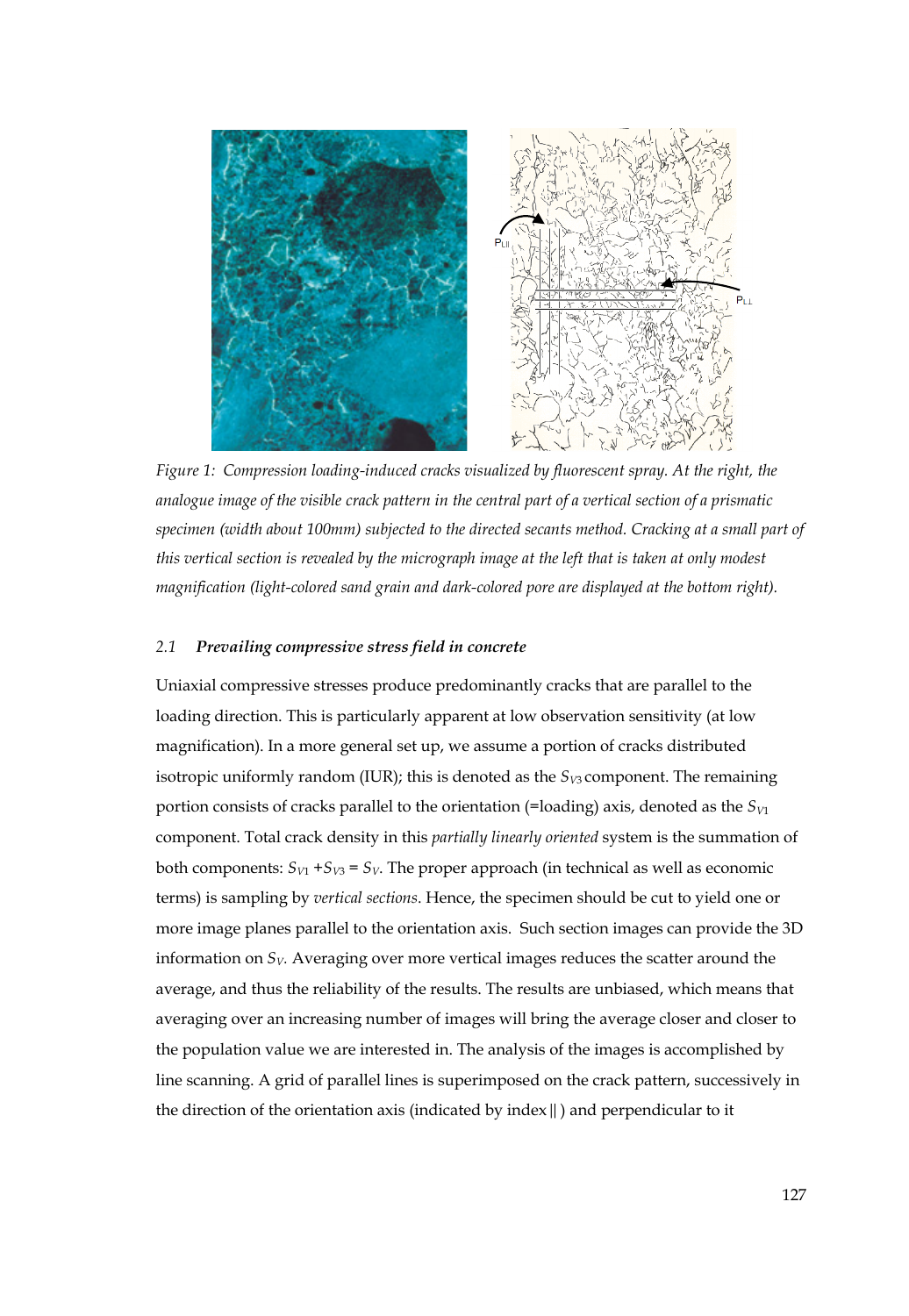(indicated by index  $\perp$ ), as shown in Figs. 1 and 2. The following relationships are readily available in the international literature, such as in Stroeven [1990]:

$$
P_{L||} = \frac{1}{2} S_{V3} \quad \text{and} \quad P_{L\perp} = \frac{1}{2} S_{V3} + \frac{2}{\pi} S_{V1} \tag{1}
$$

Hence, crack density (specific crack surface area) is obtained by simple mathematical manipulations, yielding:

$$
S_V = \frac{1}{2}\pi P_{L\perp} + (2 - \frac{1}{2}\pi)P_{L||}
$$
\n(2)

*P* in Eqs. (1) and (2) stands for the number of intersections of grid lines (with total length *L*) and cracks. The constants (*i.e.*,  $1/2$  and  $2/\pi$ ) account for the combined probabilities of 3D cracks intersecting the section plane and thereupon the line grid. Interested readers can find the analytical derivations in Stroeven and Hu [2007] and in Nemati and Stroeven



*Figure 2: Intersection counting of cracks in vertical sections of concrete revealing partially linear (top: compression case) and partially planar crack orientation (bottom: tension case) with grids oriented in orthogonal directions (dashed lines). Cracks are displayed in vertical section images by dark lines (=2D linear portion) and grey lines (2D "random" portion).*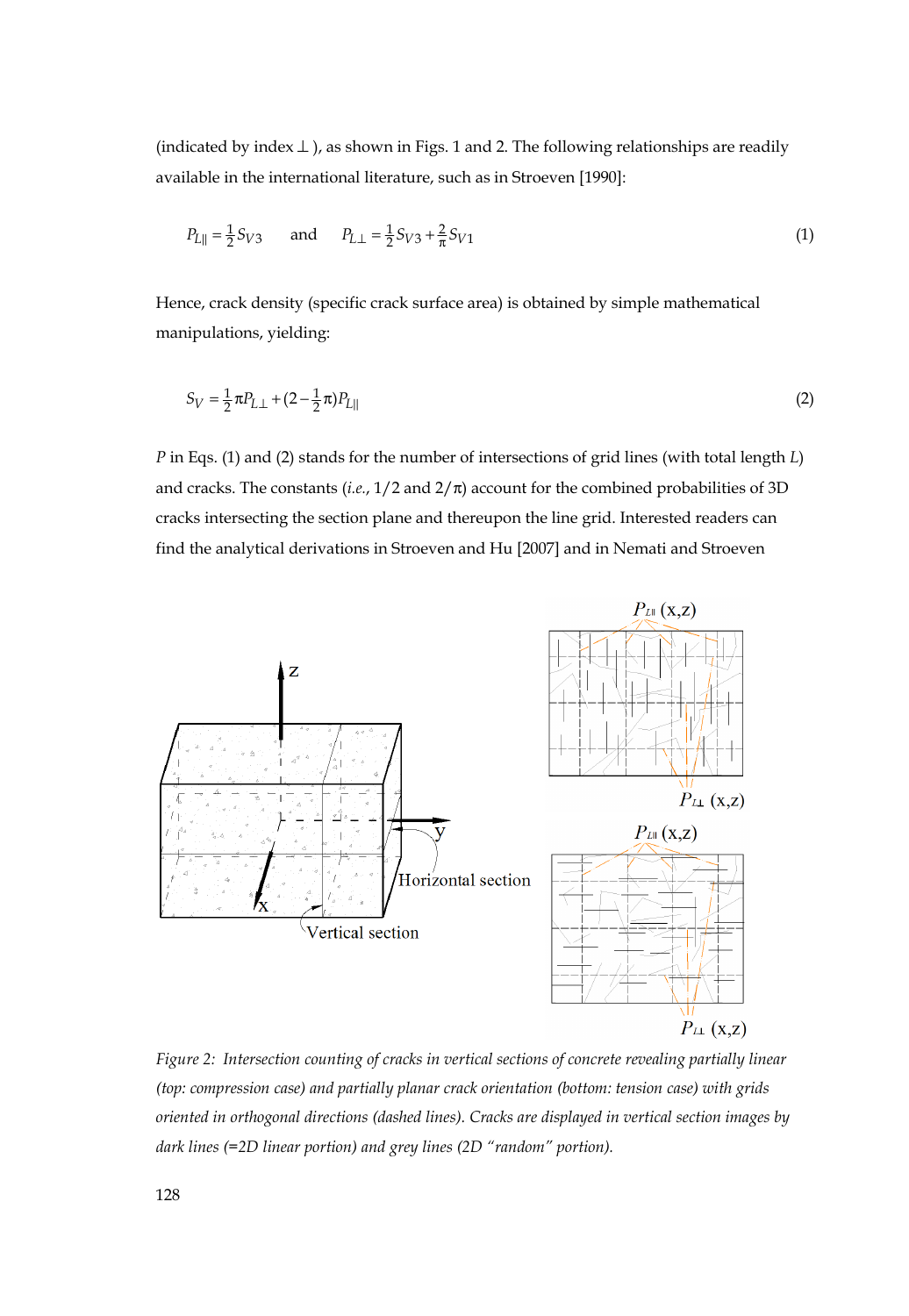[2001]. Yet, the procedure of deriving the expressions in Eq. (1) will be shortly discussed to get familiar with the geometrical statistical nature of reasoning. The unit sphere model displayed in Fig. 3 is employed for this purpose.

A total number of *N* parallel test lines are randomly spaced in a cube with linear dimension *l*. Small flat crack elements of the 2D portion are also randomly dispersed parallel to the orientation plane and perpendicular to the test lines. Number of intersections of lines and cracks is denoted by *P*. Ratio of *P* and *N* equals area fraction of the cracks according to the point counting method [Underwood 1970; Stroeven 1973]. Hence,  $P/N = A/A_{\text{tot}} = S_2 l / V_{\text{tot}}$ . Herein,  $S_2$  represents the total surface area of crack elements in the 2D portion.  $P / l.N = P_{L\perp} = S_2 / V_{\text{tot}} = S_{V2}$  is readily obtained after reorganization of parameters. The total projection on the bottom of the cube (which is perpendicular to the test lines) of the small flat crack elements Δ*S* of the 3D portion should be determined for derivation of the expression at the left of Eq. (1). The unit sphere in Fig. 3 displays at its surface in their original spatial orientation all small flat crack elements ΔS. The vertical projection of these crack elements is governed by cosθ*·ΔS*. The number of crack elements similarly oriented (enclosing the same angle *θ* with the vertical axis) is according to the unit sphere model proportional to  $\sin\theta$  as depicted by Fig. 3. The total projection of all small flat crack elements of the 3D portion therefore amount to half its original size, so *S*=2A. This results from the expression:  $\int \sin \theta \cos \theta d\theta / \int \sin \theta d\theta$ . As a



*Figure 3: Unit sphere model showing infinitely small crack element from IUR damage system*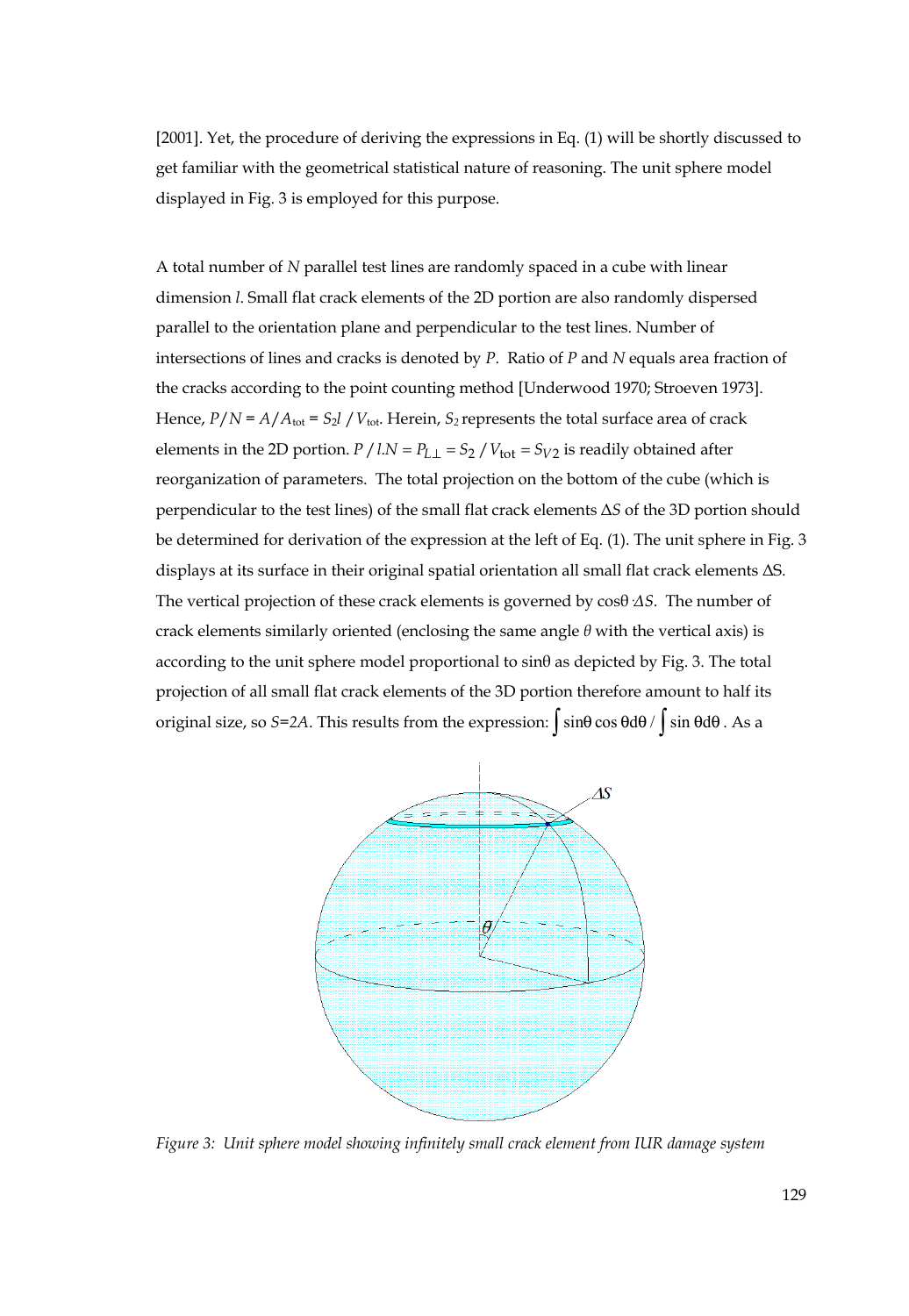consequence,  $P_L = S_{V3} / 2$ . For the 1D portion, the relevant total projection operation leads to an area reduction of:  $\int \cos \theta d\theta / \int d\theta = 2 / \pi$ . Hence,  $P / l.N = P_{L \perp} = 2 / \pi \cdot S / V =$  $2 / \pi S_{V1}$ .

#### *2.2 Prevailing tensile stress field*

The methodology is very similar. The vertical section is parallel to the loading direction. The grid is also successively superimposed in the loading direction and perpendicular to it, with the same indices accounting for the position of the grid. In this case we have:

$$
P_{L||} = \frac{1}{2} S_{V3} + S_{V2} \quad \text{and} \quad P_{L\perp} = \frac{1}{2} S_{V3} \tag{3}
$$

Again, simple manipulation will yield:

$$
S_V = S_{V2} + S_{V3} = P_{L||} + P_{L\perp}
$$
\n(4)



*Figure 4: Damage states in vertical sections of central part of two-sided notched prismatic concrete specimen (with 50 mm between the notches visible at top and bottom) subjected to uniaxial tensile stresses (horizontal direction) along descending branch (a): about three quarter of ultimate, and (b): about halfway down. Contrast was improved by a fluorescent spray. For additional experimental details, see Stroeven [1990].*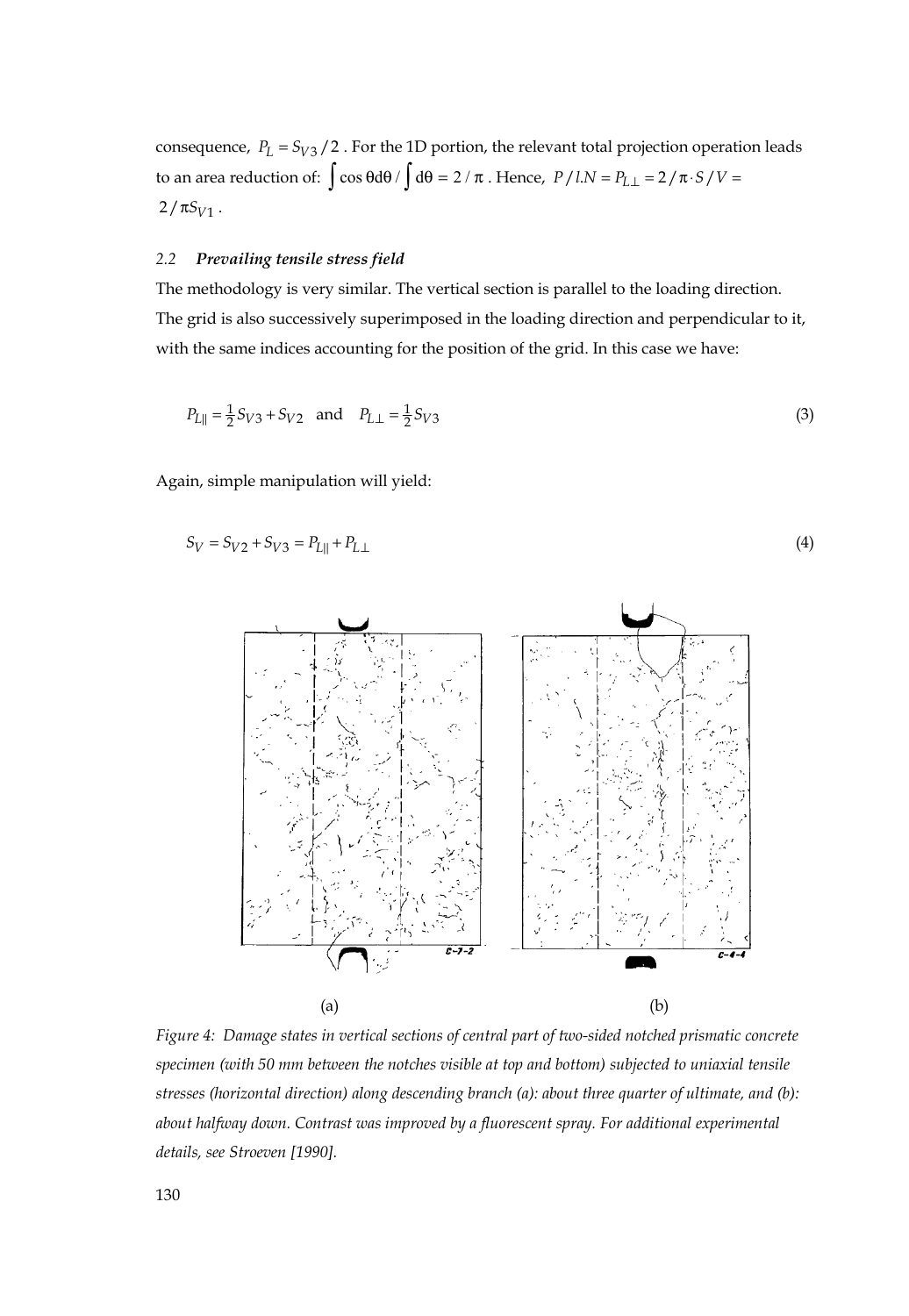Here,  $S_{V2}$  stands for the portion of cracks perpendicular to the loading axis, with  $S_V = S_{V2} + S_{V3}$ . To accomplish such operations, the contrast should be improved by ink penetration or by application of a fluorescent spray (as in the case of Fig. 1) or dye. Details on analytical manipulations can be found in the relevant literature [Reinhardt *et al*. 1978; Stroeven 1990; Stroeven and Hu 2007]. Fig. 2 also offers a sketch of the geometrical statistical situation underlying the intersection case of the 2D portion. Fig. 4 may demonstrate that even under moderate magnifications (say 5-10 times), major crack concentration in a fracture process zone occurs well over the top of the stress-strain curve of a two-sided notched prismatic specimen.

## **3 Analogue versus digitized images**

#### *3.1 Analogue images*

An elegant way to reveal differences in outcomes of quantitative image analysis approaches by directs secants (line scanning) to analogue and (four-connexity) digitized images is to make use of the earlier mentioned S/S-concept. Hence, *LA* is assumed consisting of two portions, a "random" one, denoted by *LAr* , and a fully oriented one, indicated by *LAo*. The latter "sticks" (short straight elements as part of the 2D cracks) run parallel to the orientation axis that supposedly coincides with the positive *x*-axis*.* This strategy allows dealing with both portions separately. The rose of intersections per unit of grid line length (intersection densities) of the random portion approximates (for very large images) a circle around the origin with radius *PLr* (Fig. 5 at the right). The rose of intersection densities for the oriented portion is a circle through the origin (Fig. 5 at the left). Its main extension is  $P_{I,o}(\theta = \pi / 2) = P_{I,omax}$ , so perpendicular to the orientation direction of the sticks in the oriented portion. When combined, the rose of intersection densities is obtained for a partially linear structure of lineal features in a plane, shown in Fig. 6 [Stroeven 1979]. The intersection density in an arbitrary direction is:

$$
P_L(\theta) = P_{Lr} + P_{Lomax} \sin \theta \tag{5}
$$

It is readily seen that for  $\theta = \pi/2$  the total rose takes its maximum value, so cracks are oriented parallel to the *x*-axis. Note that the 2D portion in the image plane can originate from the linear portion in compression or from the planar portion in tension. Hence, both situations are described.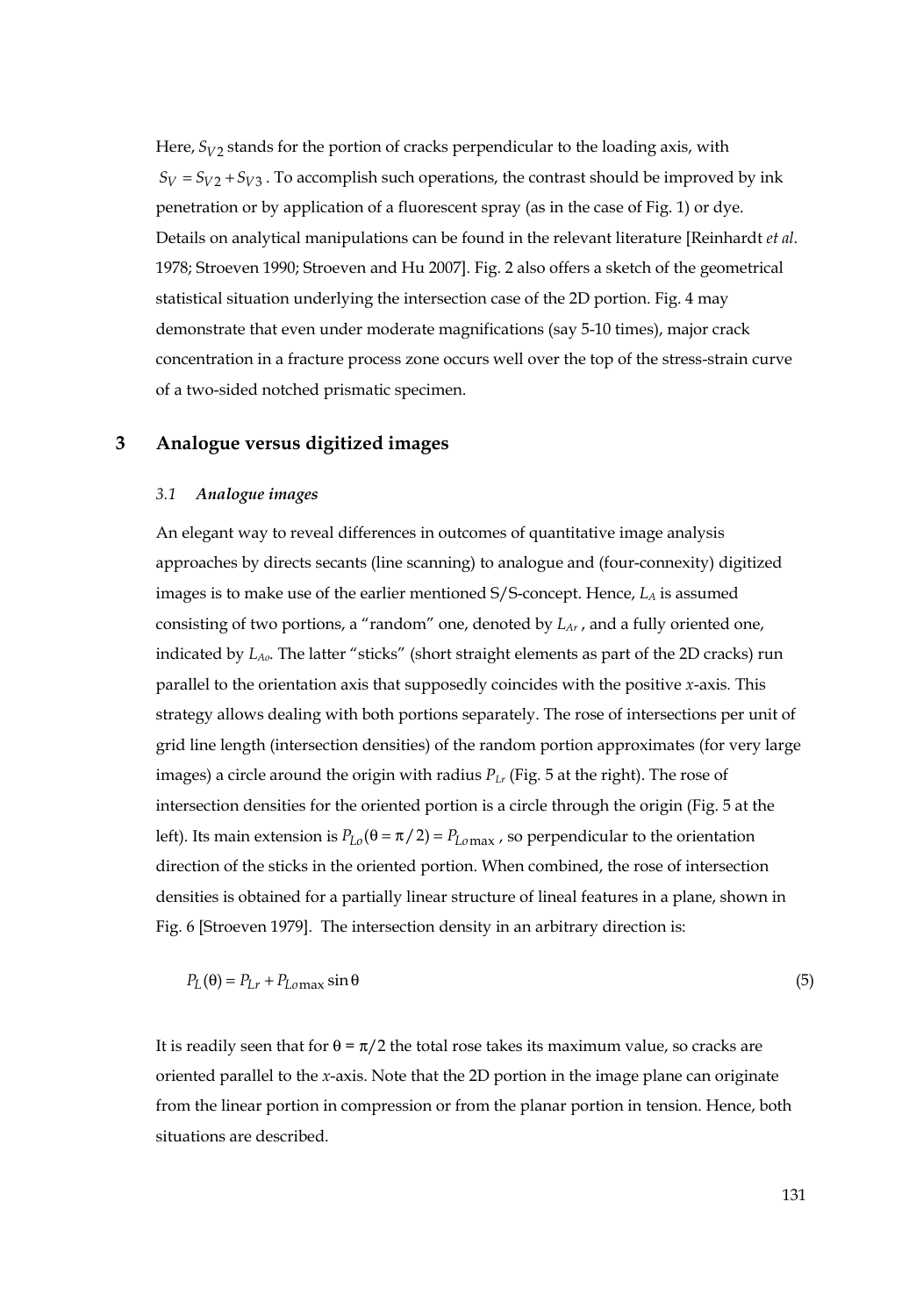

*Figure 5: Rose of intersection densities for oriented (left) and random (right) line segments in a plane (together forming the 2D crack pattern) for an analogue image* 



*Figure 6: Rose of intersection densities for random (dashed line) plus oriented line segments in a plane (continuous line; small circles) shown in Fig. 5* 

#### *3.2 Digitized images*

The smooth contours of the cracks can be conceived in conventionally digitized images replaced by two orthogonal sets of mono-size sticks as shown in Fig. 7. As before, a distinction is made between the "random" portion and the oriented one. The random portion in the digitized image consists of two equally large sub-sets of sticks oriented in the respective coordinate directions {*x, z*}. This leads to two equally large roses of intersection densities that run through the origin and are orthogonally oriented. Circle diameter is *PLr*. The summation yields a symmetric flower-like rose displayed in Fig. 8 at the left.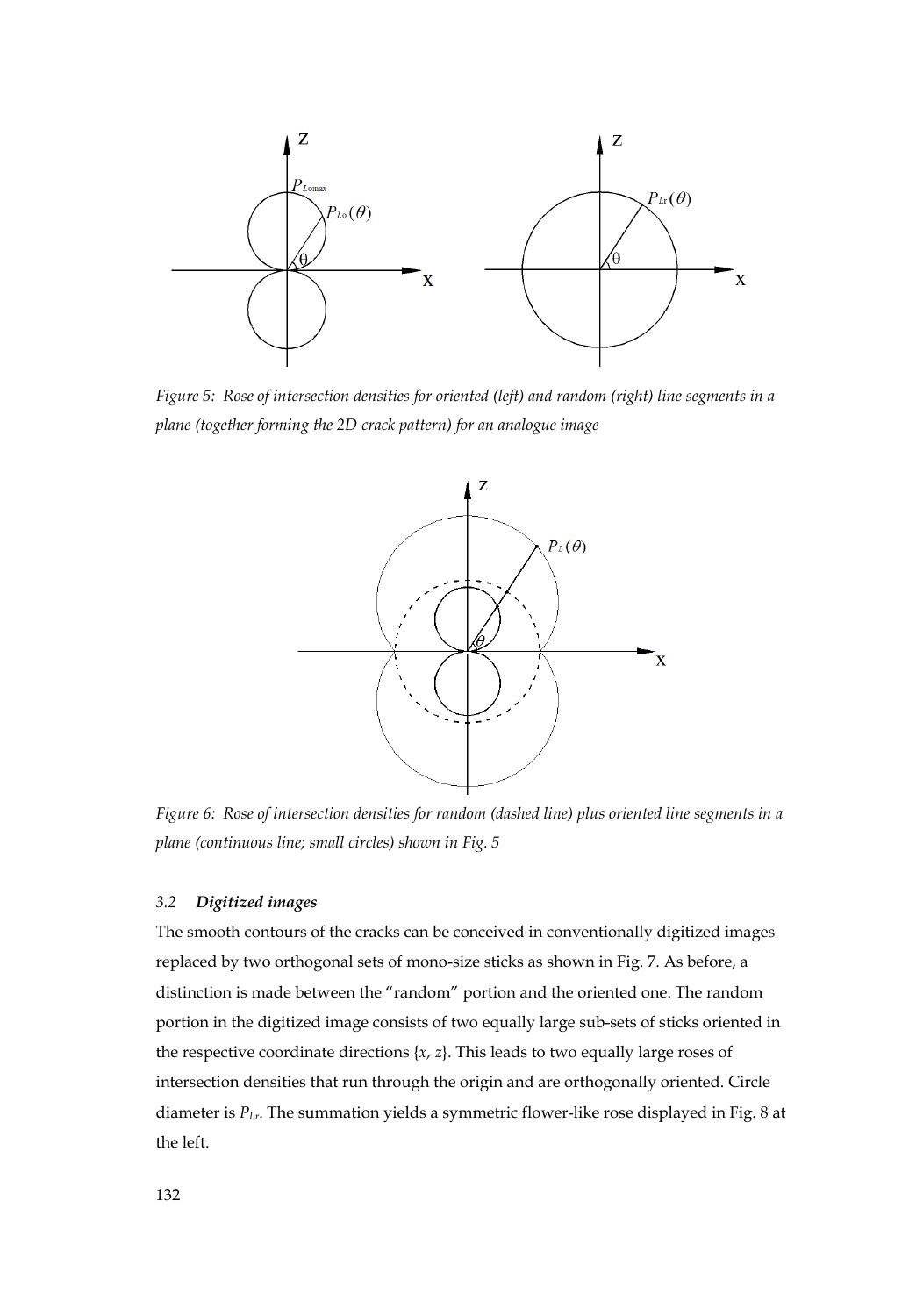

*Figure 7: Smoothly curved crack in analogue image (left) is replaced in conventionally digitized image by an orthogonal set of straight line segments (right).* 



*Figure 8: Rose of PL*(θ) *values for random (left) and oriented (right) line segments in digitized image of crack pattern.* 

In an arbitrary direction, the intersection density is given by:

$$
P_{Lr}(\theta) = P_{Lr}(\sin \theta + \cos \theta) = \sqrt{2} P_{Lr} \left| \cos(\theta - \frac{1}{4}\pi) \right| \tag{6}
$$

A striking but expected observation is that the preferred orientation direction encloses an angle  $\pi/4$  with the positive x-axis; the random portion is reflected significantly biased by a flower-like curve around the origin with maximum value  $\sqrt{2}P_{Lr}$ .

The oriented portion in the digitized image gives rise to a similar rose of intersection densities as in the analogue case. Hence, the intersection density in an arbitrary direction θ is given by:

$$
P_L(\theta) = P_{Lomax} \sin \theta + \sqrt{2} P_{Lr} \left| \cos(\theta - \frac{1}{4}\pi) \right| \tag{7}
$$

133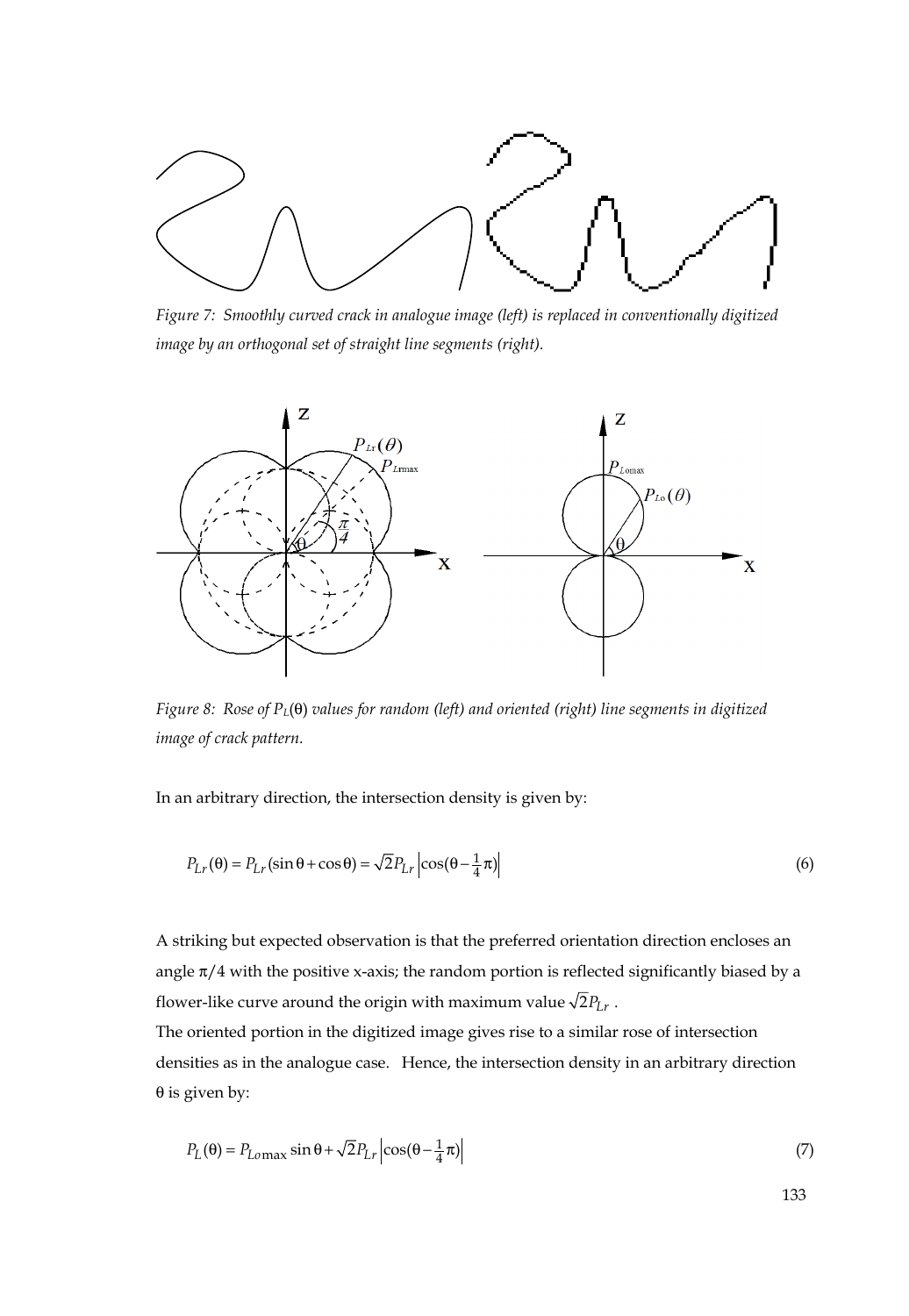The direction of the principal axis of the total rose is found for zero value of the first derivative of Eq. (7). This leads to tg  $\theta = (P_{Lr} + P_{Lomax})/P_{Lr}$ . Hence, for only random cracks the principal direction of orientation is under 450 with the positive *x*-axis. For only the oriented portion, we have  $θ = π/2$ ; cracks run in the *x*-direction. However, for the practical case of partial orientation data, the principal direction of orientation will be anywhere between these two values. Hence, results are biased to an unknown degree.

#### **4 Biases due to automation in crack extension**

Total crack length is readily obtained by application of  $L_A = \frac{1}{2} \pi \overline{P}_L(\theta)$ . This yields for:

Analogue image: 
$$
L_A = \frac{\pi}{2} \frac{\int_0^{\pi/2} (P_{Lr} + P_{Lomax} \sin \theta) d\theta}{\int_0^{\pi/2} d\theta} = \frac{\pi}{2} P_{Lr} + P_{Lomax}
$$
(8)

$$
Digital\ image: L_A = \frac{\pi}{2} \frac{\int_0^{\pi/2} (P_{Lr} \sin \theta + P_{Lr} \cos \theta + P_{Lomax} \sin \theta) d\theta}{\int_0^{\pi/2} d\theta} = 2P_{Lr} + P_{Lomax}
$$
(9)

*LA* as obtained from digitized image is *always biased* **(***i.e.*, overestimated). Only for extremely oriented cracks the obtained data approximate the correct value. For only random cracks the data overestimate the total crack length by a factor  $4/\pi$ . For mixed situations, the bias can be anywhere between 1 (unity) and  $4/π$ . For spatial information, use could be made of the relationship  $S_V = 2\overline{P}_L$ , but data derived from application of sweeping test lines on digitized vertical section images can neither be used for reliably predicting specific crack surface area.

However, we should stress that when the direction of preferred orientation of the damage structure can be estimated sufficiently accurate, as assumed so far, the adoption of the S/Sconcept would also offer a reliable solution for digitized images! This is because structural characteristics like total crack length and specific crack surface area can be exclusively related to orthogonal observations in vertical sections. Fig. 9 may demonstrate that the random crack portion is measured correctly in orthogonal directions (adjusted to the direction of four-connexity digitization!), so  $L_A$  and  $S_V$  can be assessed in an unbiased way.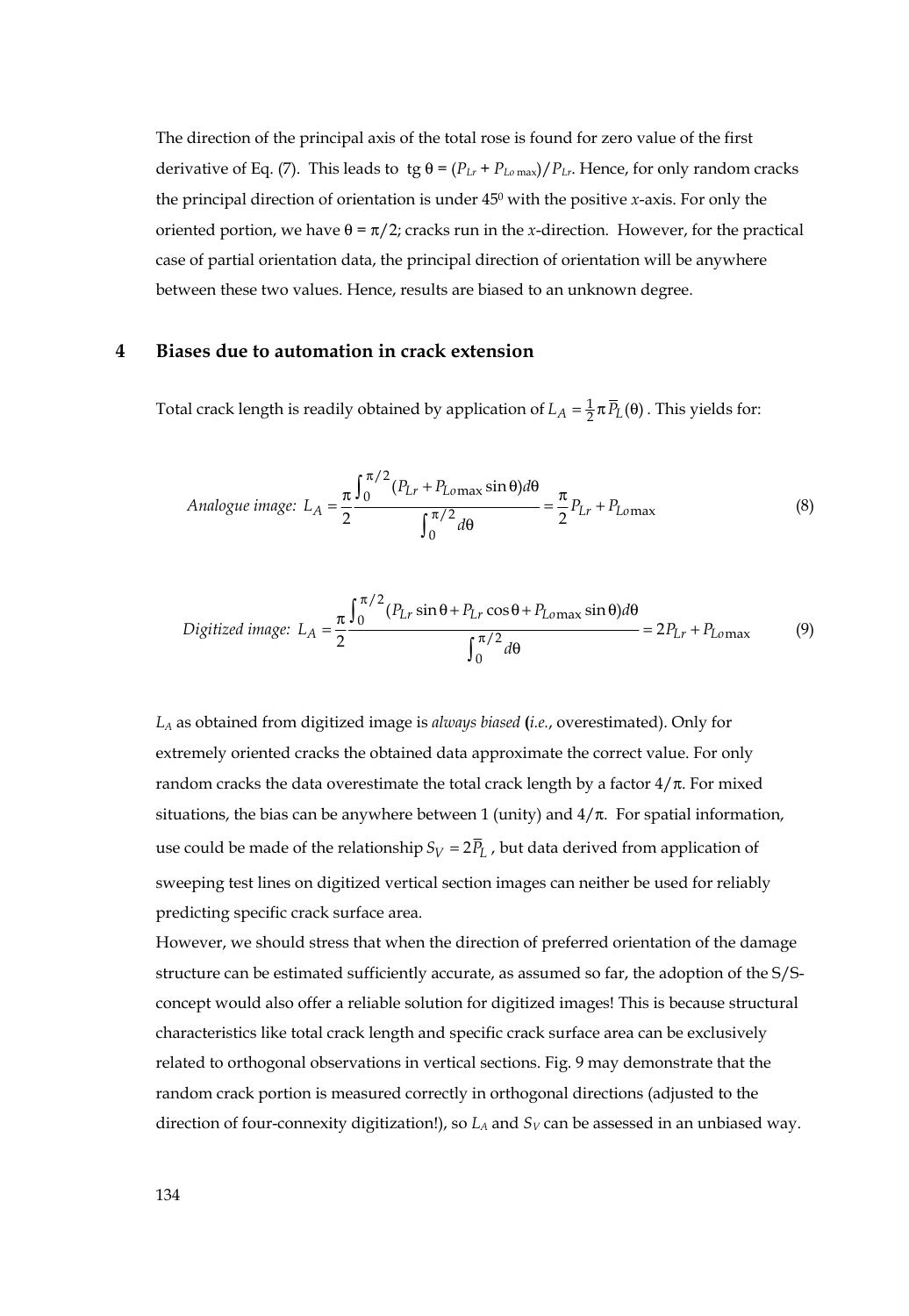

*Figure 9: Digitization-induced biases for random portion of rose of intersection densities. Dashed line represents the analogue image, the solid line the digitized image.* 

Eqs. (2) and (4) transform the orthogonal observations made in the 2D image plane of a vertical section to the 3D reality. In the analogue and digitized image, we find for the tension and compression cases:

(tension) 
$$
P_{L\parallel} = P_{Lr}
$$
 and  $P_{L\perp} = P_{Lr} + P_{Lomax}$  (10)  
(compression)  $P_{L\perp} = P_{Lr}$  and  $P_{L\parallel} = P_{Lr} + P_{Lomax}$ 

For the tension case this leads according to Eq. (4) to:

$$
S_V = P_{L\perp} + P_{L||} = 2P_{Lr} + P_{Lomax}
$$
\n(11)

Similarly, according to Eq. (2), we find for the compression case:

$$
S_V = \frac{1}{2}\pi P_{L\perp} + (2 - \frac{1}{2}\pi)P_{L\parallel} = 2P_{Lr} + \frac{1}{2}\pi P_{Lomax}
$$
\n(12)

When the portions of cracks have been assessed from vertical sections, either on analogue or digitized images, the spatial orientation distribution is governed by the S/S-concept. The 2D orientation distribution of crack length is as an example given in Eq. (8) for the tension case, as illustrated at the right hand side of Fig. 6, and yields: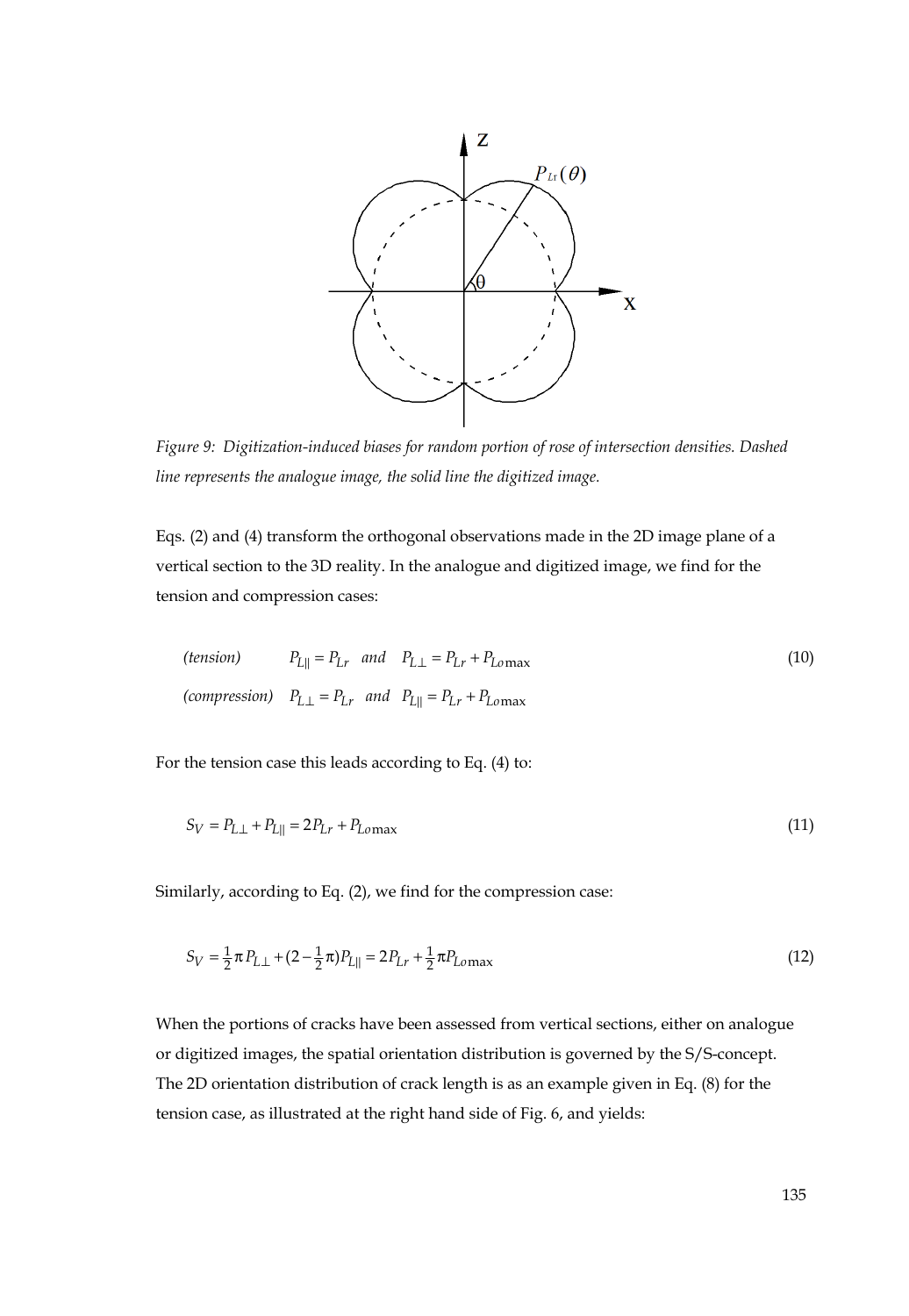$$
L_A(\theta) = P_{Lr} + P_{Lomax} \sin \theta \tag{13}
$$

Similarly, in 3D space for the tension case:

$$
S_V(\theta, \beta) = (P_{Lr} + P_{Lomax} \sin \theta) \cos \theta \tag{14}
$$

Executing the averaging operation for the tension case, we find:

$$
S_V(\theta, \beta) = 2\overline{P}_L = 2 \frac{\int_0^{\pi/2} \int_0^{\pi/2} (P_{Lr} + P_{Lomax}) \cos\theta \,d\theta \,d\beta}{\int_0^{\pi/2} \int_0^{\pi/2} \cos\theta \,d\theta \,d\beta}
$$
(15)

yielding the same expression as in Eq. (11). Similarly, for the compression case:

$$
S_V(\theta, \beta) = 2\overline{P}_L = 2 \frac{\int_0^{\pi/2} \int_0^{\pi/2} (P_{Lr} + P_{Lomax} \cos \theta) \cos \theta d\theta d\beta}{\int_0^{\pi/2} \int_0^{\pi/2} \cos \theta d\theta d\beta}
$$
(16)

providing also the correct expression given in Eq. (12).

Note that the cracks in the vertical plane due to the 1D (compression) and 2D (tension) portions are orthogonal, so also the Underwood circles are orthogonally oriented. This leads to the cosine and sine functions in Eqs. (15) and (16), respectively (*i.e.*,  $L_A(\theta) = P_{Lr} + P_{Lomax} \cos \theta$  for the compression case).

# **5 Multi-stage sampling scheme**

To predict behavior of concrete in the engineering structure, we have to sample on different levels. Successively, one may emphasize cores drawn from the full-size structure (locations, orientations and numbers are crucial elements in the first sampling stage). The cores have to be sectioned in the second sampling stage (with similar crucial decisions to be taken). Field images with representative status have to be prepared in the third sampling stage. The next and fourth sampling stage concerns the data acquisition on the field images. Overall scatter should be minimized in this four-stage sampling design. This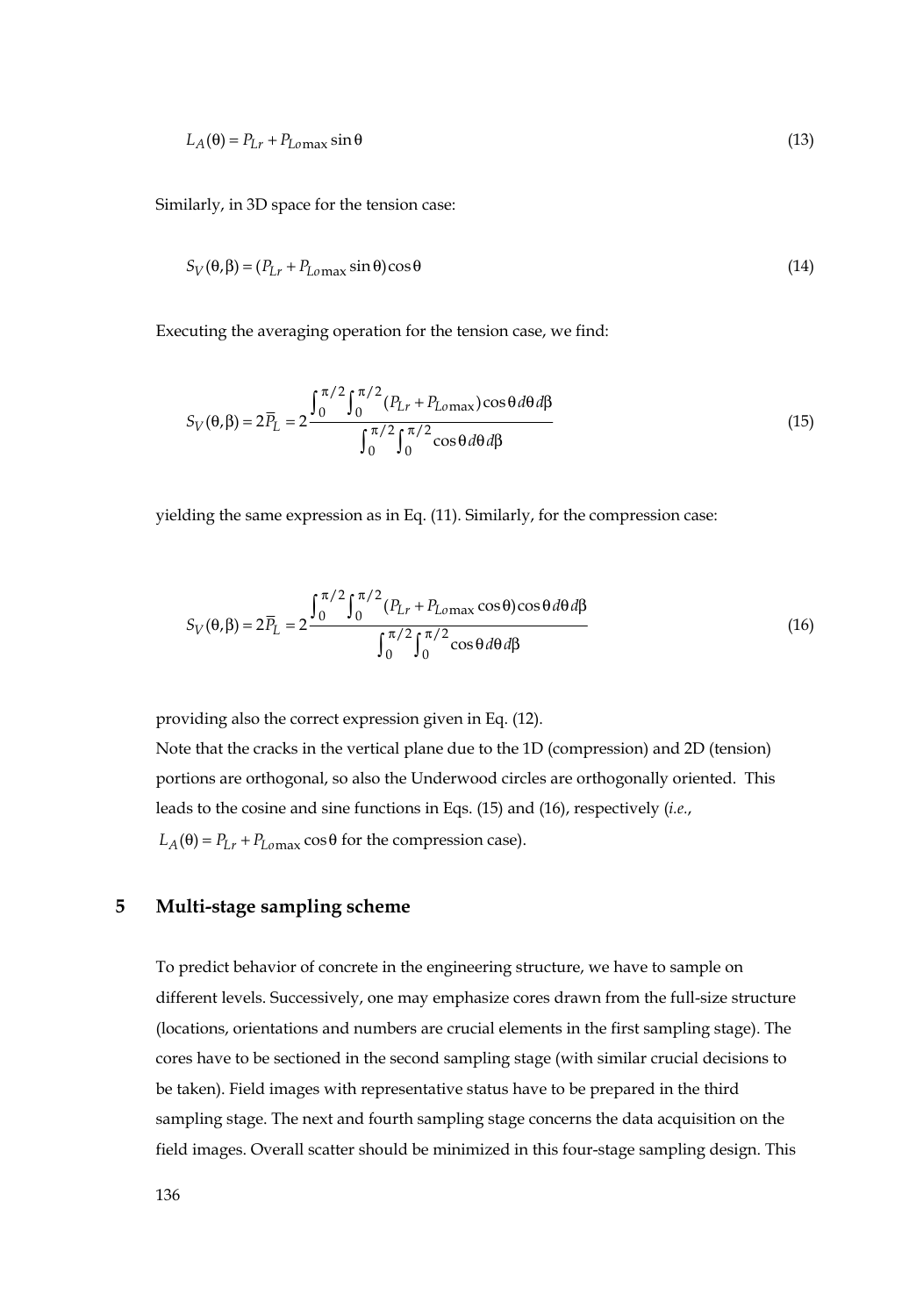illustrates convincingly that reduction of scatter in one sampling stage significantly below the level in one or more other stages will have no sense, moreover leading only to negative economic impact.

Since the number of cores representing similar conditions in the concrete structure will be very limited, the between-cores scatter will dominate the multi-stage sampling scheme. Moreover, preparation of a large number of (vertical) sections from core samples will be a laborious and thus expensive undertaking. Additionally, the contrast between cracks and background has to be improved per vertical section by ink, fluorescent or dye penetration: another argument for limitation of the number of vertical images. Hence, the quantitative image stage in which intersection densities have to be determined in orthogonal directions should not be executed with high grid density. So, the simple job can be best accomplished manually on analogue images. Alternatively, these orthogonal measurements when obtained on digitized images - in which the direction of digitization is adjusted to prevailing crack direction - can equally be used for unbiased estimation of damage characteristics, as demonstrated herein.

## **6 Conclusions**

Spatial damage structures can be analyzed in practice by quantitative image analysis based on a sweeping test line system. For the practical cases of prevailing compressive or tensile loadings, (a set of) *vertical* sections will do, restricting dramatically efforts required for preparation of samples and image analysis. Otherwise random sampling would be required, with dramatic economic consequences. Alternatively, it is proposed by Ringot and Bascoul [2001] degenerating the basic stereological relationship that is also used in this paper (  $S_V = 2\overline{P}_L = (4/\pi)L_A$  ) into  $S_V = L_A$ . This is an illogical and inaccurate manipulation and demonstrated herein to be unnecessary when the S/S-concept is accepted as a much better approximation of the actual situation.

The choice to automate the quantitative image analysis operation is a risky one, because characteristic measures for the damage structure, like total crack length (or specific crack surface area) and degree and direction of prevailing crack orientation will be seriously biased [Bisschop 2002].

The quantitative image analysis operation can be restricted to only vertical section images, when, instead, the S/S-concept of a partially linear or partially planar dispersion of surfaces in space is adopted (for situations where compressive and tensile stresses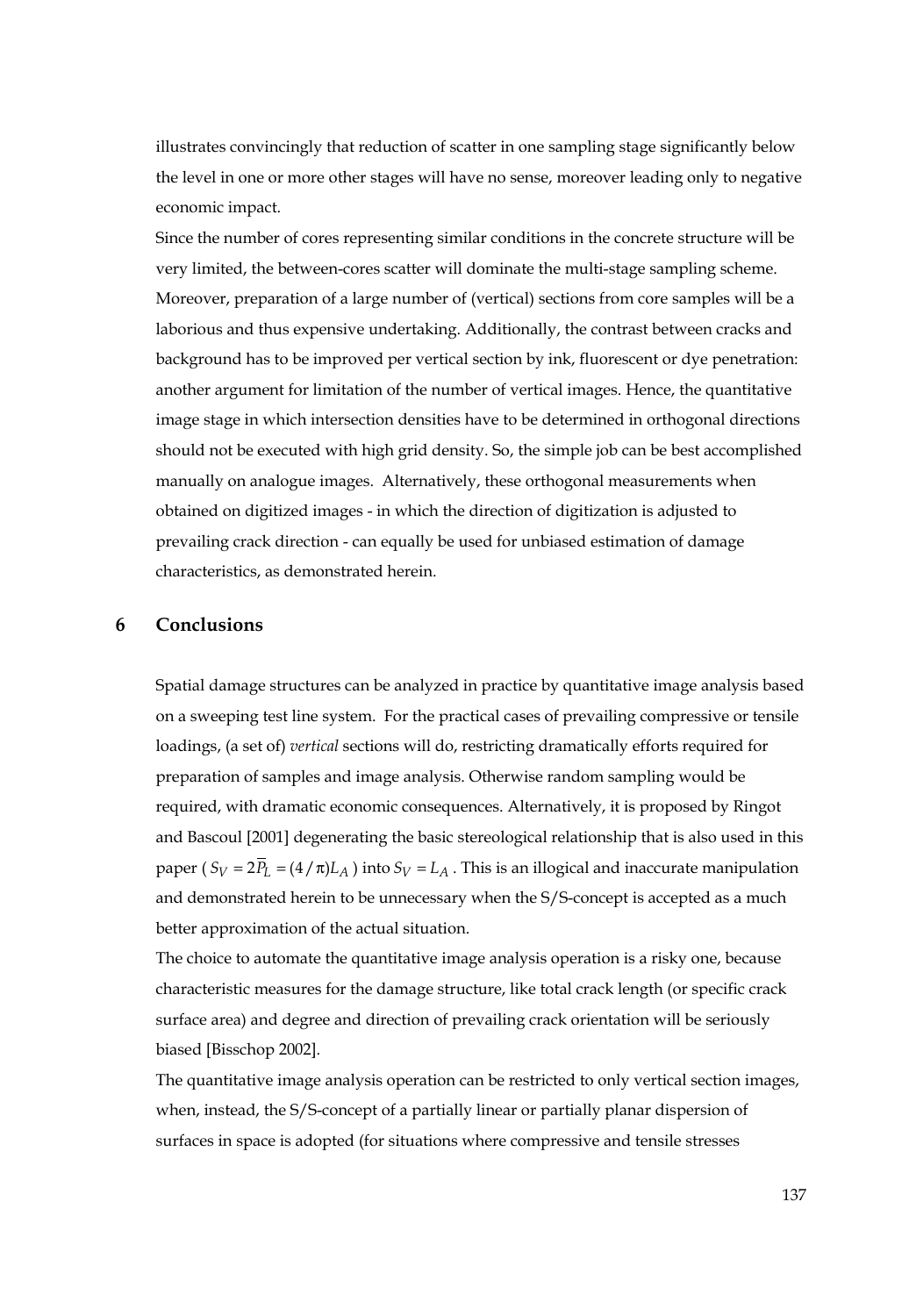dominate, respectively). Moreover, the direction of (four-connexity) digitization of the vertical images has to be adjusted (approximately) to the prevailing crack orientation direction, so that the measurements can be restricted to two orthogonal intersection counting operations of grid lines and cracks.

These observations are unbiased when use is made of analogue or digitized images, so that unbiased estimates of total crack length in 2D or specific crack surface area in 3D can be obtained.

Crack orientation distribution *measurements* on digitized images will always be biased to an unknown degree unless methods compensating for digitalized pixel direction, such as the S/S-concept for a partially oriented crack structure, are taken into account. The economy of the four-stage sampling scheme, aiming to link crack measurements to the behavior of the engineering concrete structure under load, favors limitation of the number of observations in the last stage, the quantitative image analysis operation. Hence, the simple counting operation of limited extent can be manually executed as well.

#### **Literature**

- Ammouche, A., Breysse, D., Hornain, H., Didry, O. and Marchand, J. (2000). A new image analysis technique for the quantitative assessment of microcracks in cement-based materials. *Cem. Concr. Res.* 30(1): 25-35.
- Bentz, D.P., Garboczi, E.J. and Stutzman, P.E., Computer modeling of the Interfacial transition zone in concrete*, Interfaces in Cementitious Composites,* E&FN Spon, London, 107-116, 1993.
- Bisschop, J., *Drying shrinkage microcracking in cement-based materials*. Ph.D. thesis, Delft University of Technology, the Netherlands, 2002.
- Carcassès, M., Ollivier, J.P. and Ringot, E. (1989). Analysis of microcracking in concrete. *Acta Stereol*. 8(2): 307-312.
- Carpinteri, A. and Puzzi, S. (2009). The fractal-statistical approach to the size-scale effects on material strength and toughness. *Prob. Engr. Mech.* 24(1): 75-83.
- Chaix, J.M. and Grillon, F. (1996). On the rose of direction measurements on the discrete grid of an automatic image analyzer. *J. Microsc*. 184: 208-213.
- Chen, H., Stroeven, P., Ye, G., Stroeven, M. (2006). Influence of boundary conditions on pore percolation in model cement paste. *Key Engr. Mat.* 303: 486-492.
- Darwin, D., Abou-Zeid, M.N. and Ketcham, K.W. (1995). Automated crack identification for cement paste. *Cem. Concr. Res.* 25: 606-616.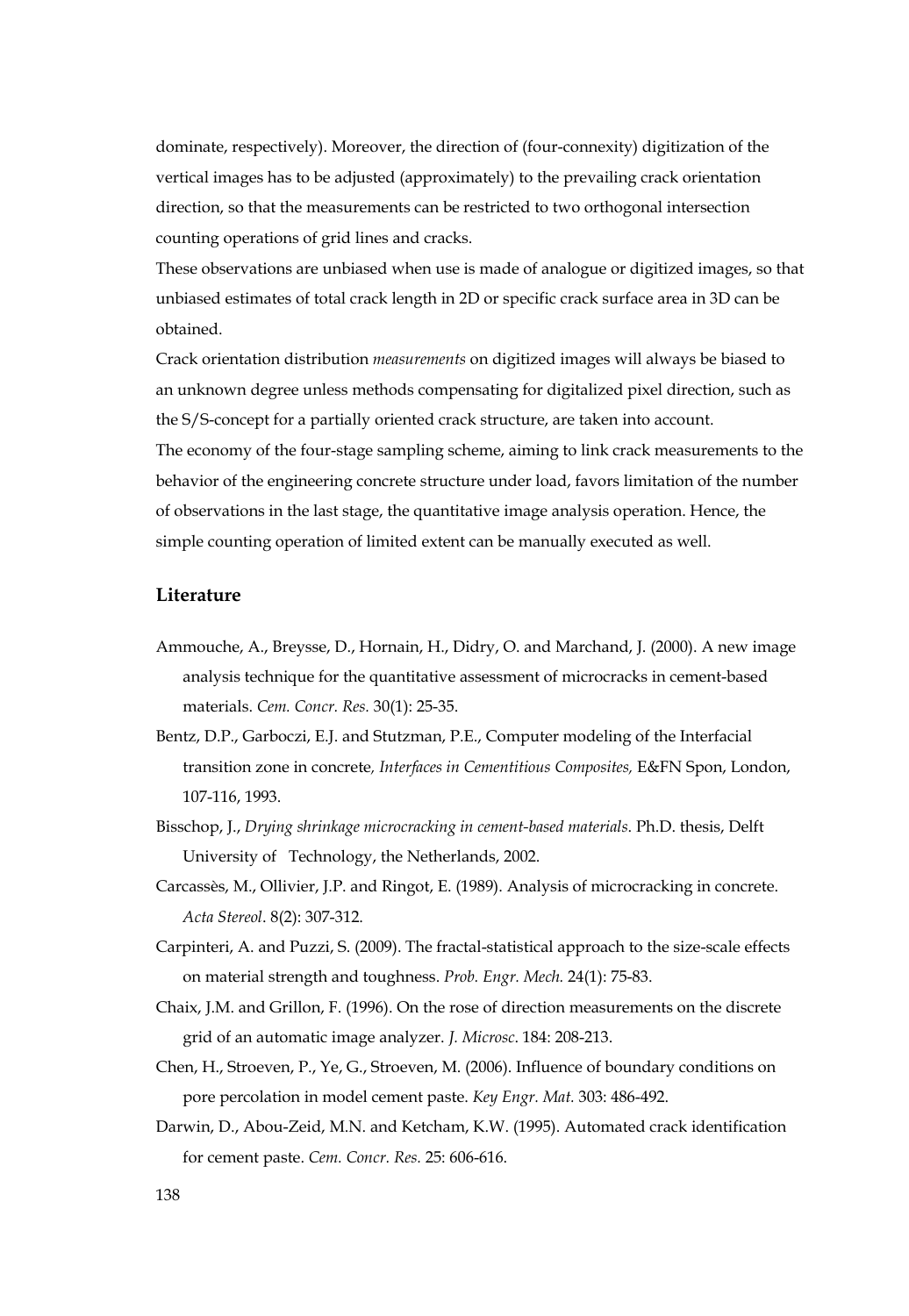- Fu, G. and Dekelbab, W. (2003). 3-D random packing of polydisperse particles and concrete aggregate grading. *Powd. Techn.* 133(1-3): 147-155
- Grutzeck, M.W., Shi, D., Liu, G. and Kwan, S. (1993). Computer simulation of interfacial packing in concrete. *J. Mat. Sci.* 28(3) 444-450.
- Gundersen, H.G. and Osterby, R. (1981). Optimizing sampling efficiency of stereological studies in biology, or: "Do more less well". *J. Microsc.* 121: 65-73.
- He, H. (2010). *Computational modelling of partical packing in concrete*. Ph.D. thesis, Delft University of technology
- Howard C.V. and Reed M.G. *Unbiased Stereology:Three-dimensional Measurement in Microscopy,* BIOS Scientific Publishers, 2005.
- Maletti, G.M. and Wulfsohn, D. (2006). Evaluation of variance models for fractionator sampling of trees. *J. Microsc.* 222: 228-241.
- Nemati, K.M. (1994). *Generation and interaction of compressive stress-induced microcracks in concrete*. Ph.D. thesis, University of California, USA.
- Nemati, K.M. and Stroeven, P. (2000). Stereological analysis of micro-mechanical behaviour of concrete. *Mat. Struct*. 34: 486-494.
- Reinhardt, H.W., Stroeven, P., den Uijl, J.A., Kooistra, T.R. and Vrencken, J.H.A.M. (1978). Einfluss von Schwingbreite, Belastungshöhe und Frequenz auf die Schwingfestigkeit von Beton bei niedrigen Bruchlastwechselzahlen. *Betonw. & Fertigteil-Techn*. 44: 498-503.
- Ringot, E. (1988). Automatic quantification of microcracks network by stereological method of total projections in mortars and concrete. *Cem. Concr. Res.* 18: 35-43.
- Ringot, E. and Bascoul, A. (2001). About the analysis of microcracking in concrete. *Cem. Concr. Comp.* 23(2/3): 261-266.
- Saouma, V.E., Barton, C.C. and Gamaleldin, N.A. (1990). Fractal characterization of fracture surfaces in concrete. *Engr. Fract. Mech*. 35: 47-53.
- Stroeven, P. (1973). *Some aspects of the micromechanics of concrete.* Ph.D. thesis, Delft University of Technology
- Stroeven P. (1979). Geometric probability approach to the examination of microcracking in plain concrete. *J. Mater. Sci.* 14: 1141-1151.
- Stroeven, P. (1982). Structural modelling of plain and fibre reinforced concrete. *J. Comp.* 13: 129-139.
- Stroeven, P. (1990). Some observations on microcracking in concrete subjected to various loading regimes. *Engr. Fract. Mech*. 35(4/5): 775-782.
- Stroeven, P. (2009). Methodology of damage assessment in concrete. Scope and restrictions. *Proceedings International Conference on Fracture* (12<sup>th</sup> ICF), Ottawa, (available on CD).